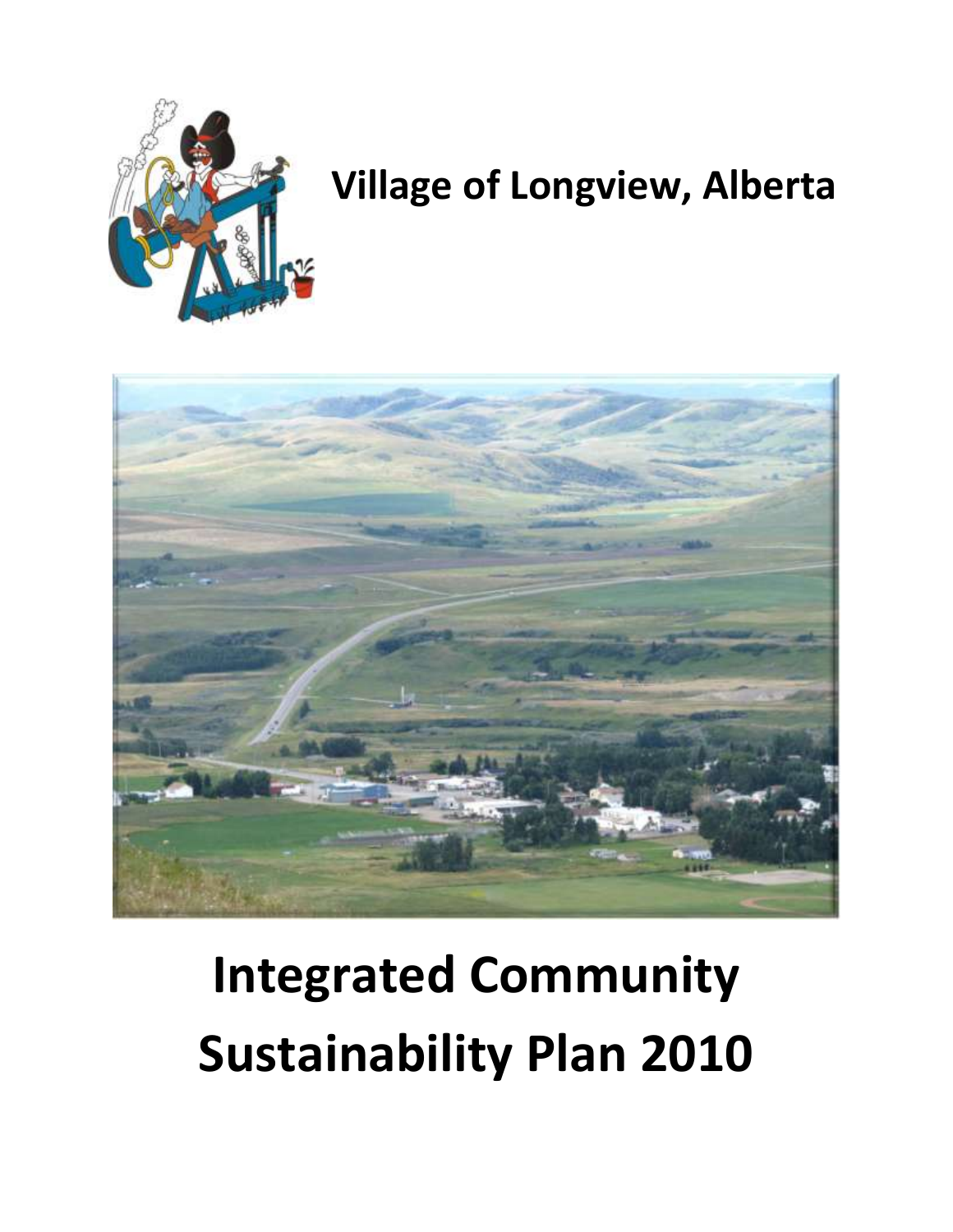# **Table of Contents**

| <b>Current Status</b>      | Pg. $3$ |
|----------------------------|---------|
| <b>Wastewater Capacity</b> | Pg. 5   |
| Water                      | Pg. 6   |
| Governance                 | Pg. 7   |
| Culture                    | Pg. 8   |
| Social                     | Pg. 10  |
| Economy                    | Pg. 11  |
| Environment                | Pg. 12  |
| <b>Public Engagement</b>   | Pg. 13  |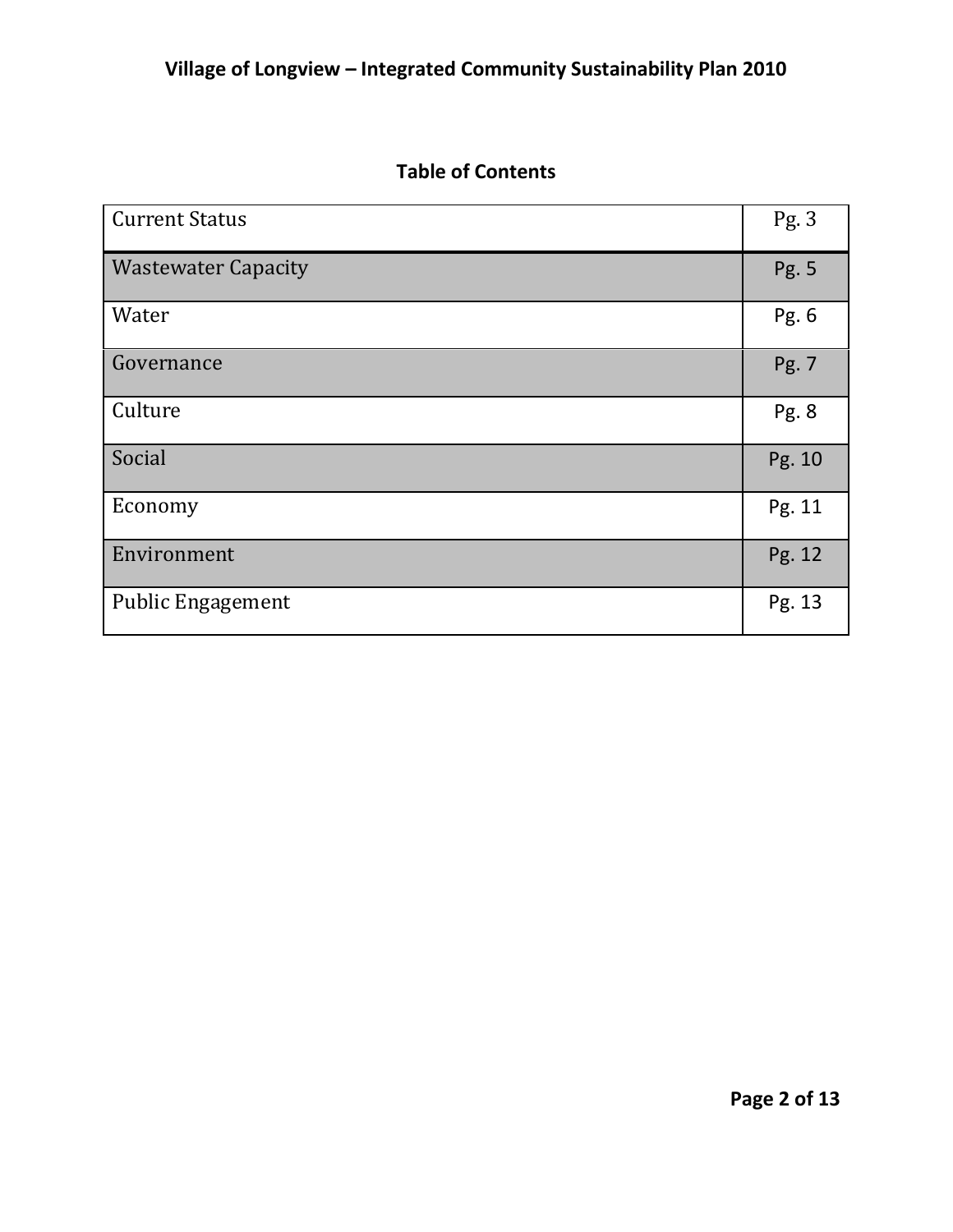#### **Current Status – 2010**

The Village of Longview is a small community located in the MD of Foothills #31, situated 30 KM west of High River, 18 KM South of Black Diamond, and 61 KM Southwest of Calgary along Provincial Highway 22 (Cowboy Trail). Nestled in the scenic foothills of the Rocky Mountains Longview consists of 1.09 sq. km. and is home to 334 people in 130 dwellings. The population of Longview has increased 8.79% since 2005, putting it very close to the provincial average. Longview hosts a large retired population and this is reflected when considering that our average household income is \$31,187, significantly lower than the provincial median of \$63,988.

The major economic base in Longview is centered around the tourism industry. Situated on the historic 'Cowboy Trail' and known across the province and around the world as 'The Gateway to Kananaskis' Longview hosts thousands of outdoor enthusiasts every summer. Boasting a very popular Rodeo and Stampede every July, the Arts and Music festival, and the annual Longview K100 race the Village is buzzing all summer long. Considering the general beauty of the area, with many tourism related sites and activities the area attracts for many day visitors from Calgary, as well as longer stays in one of the hotels or campsites. Those attractions which bring tourists to the area include: close proximity to Kananaskis Country, the Bar U National Historical Site, the Cowboy Trail, the Turner Valley Gas Plant Historic Site, and many local Golf Courses.

Secondary to tourism is the oil and gas sector. There are many area residents that make their living in this sector and pump jacks still operate within the Village. Also important is the ranching industry which makes up a large economic base in the immediate periphery of the Village. As is typical for many southern Alberta communities, ranching and the oil and gas sector both play a large role in the culture of Longview.

Longview is also known for their rich musical and artistic culture. Often renowned for being the home of Country Music legend Ian Tyson, Longview is home to many other talented, world-class musicians and artists.

As of October of 2009, the Village of Longview entered into a shared services agreement with the MD of Foothills #31 for the provision of Administrative Services and Water/ Wastewater Services. The MD is also providing Bylaw Enforcement and Planning Services. The Village of Longview will maintain their status as an independent Village with an effective Municipal Council. This is a new innovative strategy to address such issues as the ability to retain trained staff and cost-savings in relation to provision of services.

The Village of Longview, in conjunction with the MD of Foothills and other local organizations, provides a full spectrum of services to its citizens which include; Parks and Recreation, Planning and Development, Public Works, Bylaw Enforcement, Road Maintenance, Garbage Disposal, Fire Protection, Water Services and Wastewater Services.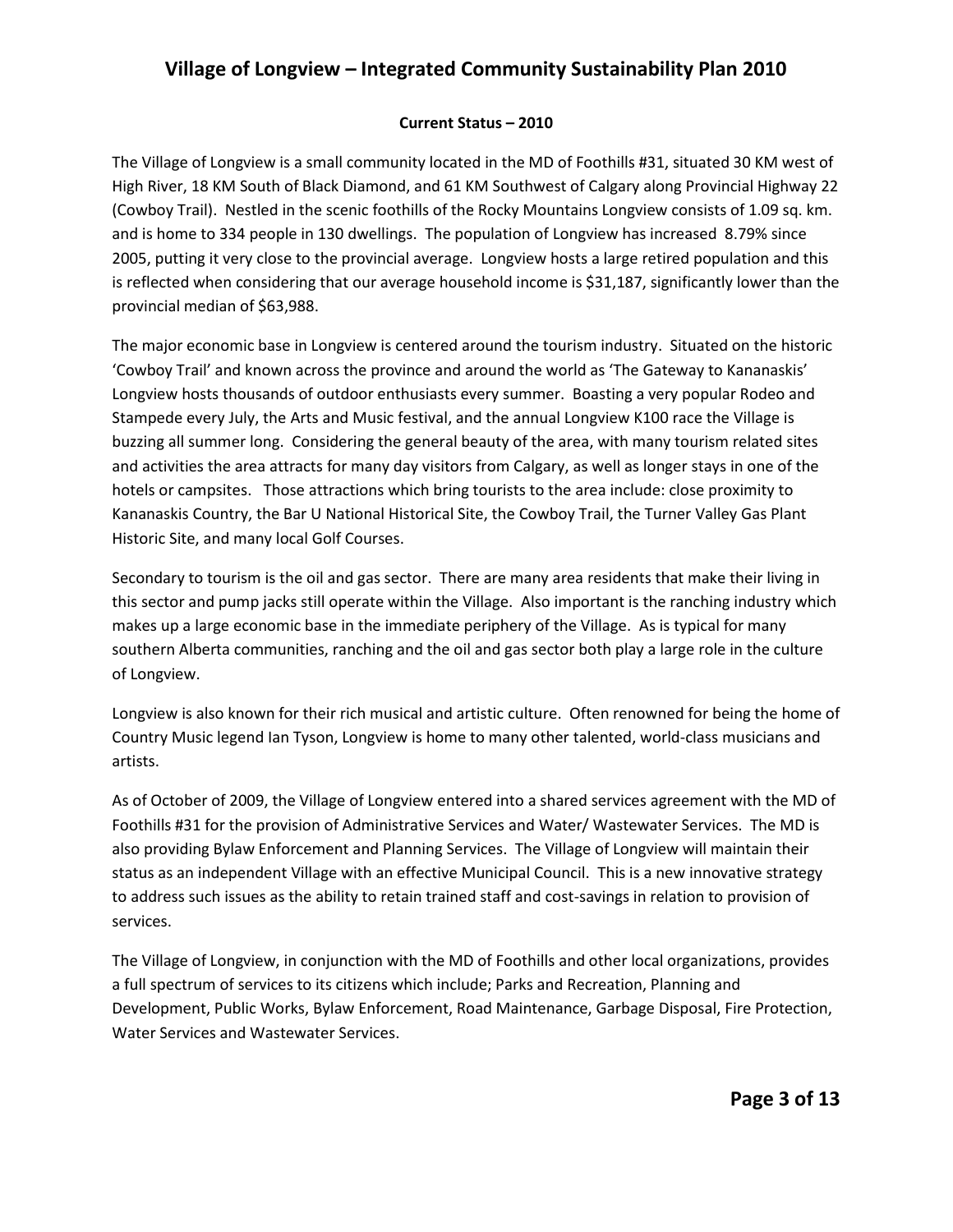The Village of Longview faces a variety of issues that threaten the long-term sustainability of the Village in its current form. The largest issue is the condition of the Wastewater Treatment Facility. An aging mechanical treatment plants currently in place that must be replaced or extensively repaired in the immediate future. The Village of Longview has in place a self-imposed moratorium on new development until the wastewater capacity can be expanded, as it is currently functioning at full capacity. Secondly, the Water Facility must be upgraded before the new Alberta Environment regulations come into effect on April 1, 2012. There is much potential for development in the Village of Longview, however this cannot be realized until the water/ wastewater treatment issues are resolved.

The Village's Community Standards Advisory Board (CSAB) has completed much work in relation to Alberta's 5 pillars of Sustainability. They plan to continue this crucial effort through continued development and implementation of the Sustainability Plan. The Board has developed an outline on initiatives and issues that need to be addressed in terms of sustainability. CSAB has also identified priorities and initiatives in relation to Governance, Culture, Social, Economic, Environmental, and Public Engagement. These will be outlined in greater detail later in the document. It is only with the support and information provided by the CSAB that this essential exercise can be completed in a truly comprehensive manner.

The ICSP is a living document and as such is subject to frequent review and revision as the Village and the CSAB may deem appropriate. The Village of Longview shows great potential for sustainable practices and once infrastructure projects are completed the Village will be well situated for continued economic, cultural, governmental, social, and environmental sustainability.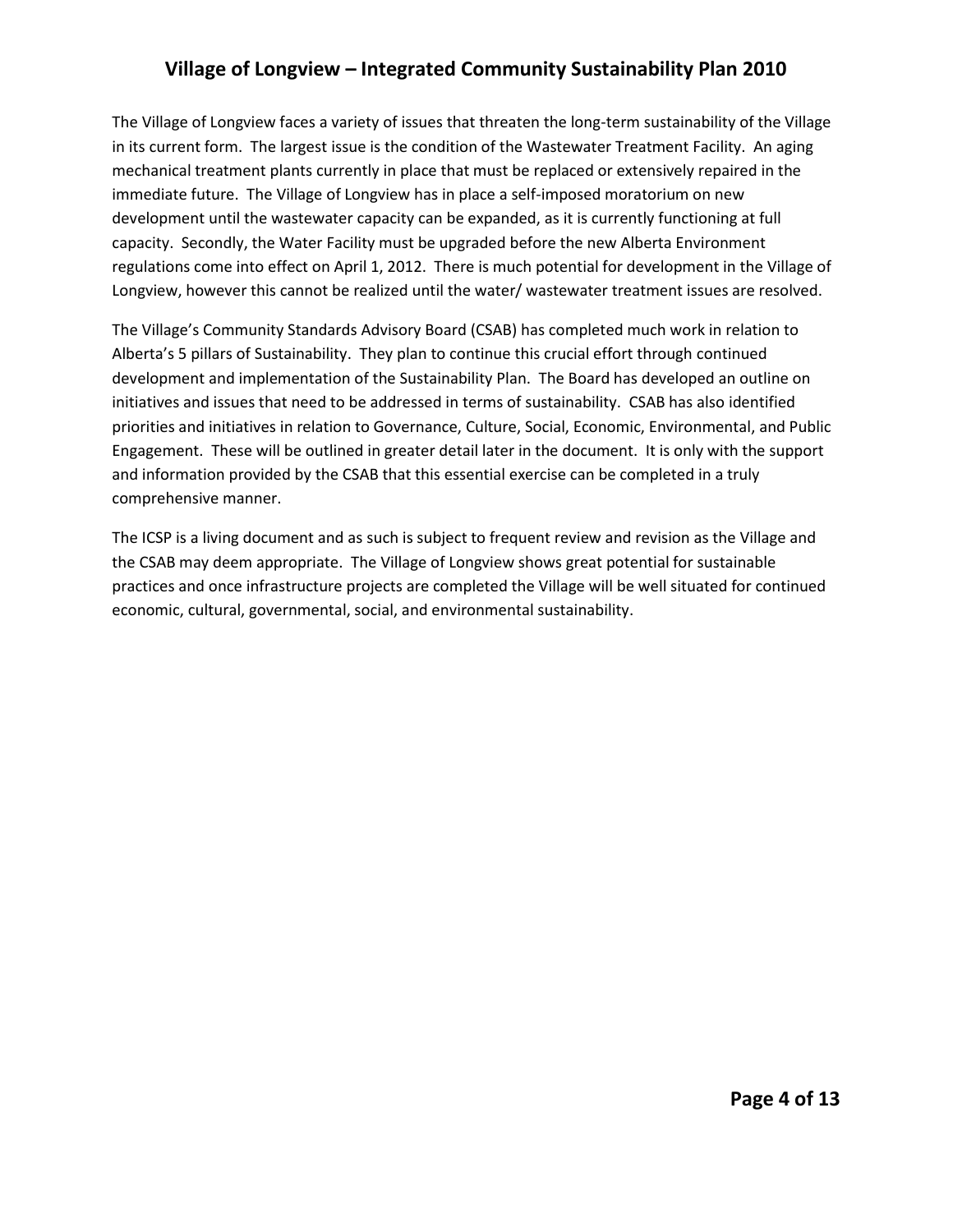#### **Issue #1 – Wastewater Capacity**

A 2006 report from MPE Engineering Ltd. identified significant infiltration into the wastewater collection system. The study also identified the Wastewater Treatment Plant to be undersized for current flows. Longview has seen an almost 10% population increase since 2006. More recently, Council has enacted a moratorium on development due to wastewater treatment capacity issues. The plant has fallen into such disrepair that Village will need to spend an estimated #350,000 to extend the life of the plant 3-5 years. In 2009, operation of the current wastewater treatment facility cost over \$135,000 to meet affluent standards regulated by Alberta Environment. This is un-sustainable and therefore alternatives must be explored.

To address this issue three potential outcomes have been explored: first, the creation of a regional water/wastewater pipeline with Black Diamond, Turner Valley and the MD of Foothills; secondly, a new mechanical wastewater treatment facility; and finally, the construction of a wastewater lagoon. With guidance from area municipalities, as well as Alberta Transportation, Alberta Environment, and MPE Engineering, the aforementioned options were considered as follows:

The Village investigated a regional water/wastewater system with the Towns of Black Diamond & Turner Valley & the MD of Foothills, members of the Quad Regional Water Partnership. A feasibility study indicated that a regional system would work; however, for Longview the capital and annual operating expenses would be quite high. The province informed the members of the Quad Regional Water Partnership that grant funding for the regional system would not be available for at least another five years.

Longview also looked into replacing the existing mechanical treatment plant. The capital costs are reasonable at \$4,600,000; however, the operating costs are estimated at \$207,000 per year.

After consultation with Alberta Transportation about funding, and Alberta Environment about sewage treatment options, both departments agreed that the Village would be allowed to construct a sewage lagoon and that 75% of funding should be available in 2010 through Alberta Transportation's Water for Life program. Shortly after those meetings, a conditional offer to purchase land near the Village was made and the appropriate tests were run. The results of this testing imply that this land would be a suitable site for a three acre lagoon. The capital costs associated with this option are almost equivalent to constructing a mechanical plant at \$4,650,000, including land. However, the operating costs of a sewage lagoon are estimated to be only \$22,000 per year, making this the most attractive option available at this time.

Currently, the Village is in the process of acquiring said land, and has had indication from Alberta Environment that 75% funding will be made available. It will become apparent in a matter of weeks if not months, whether this project will become reality.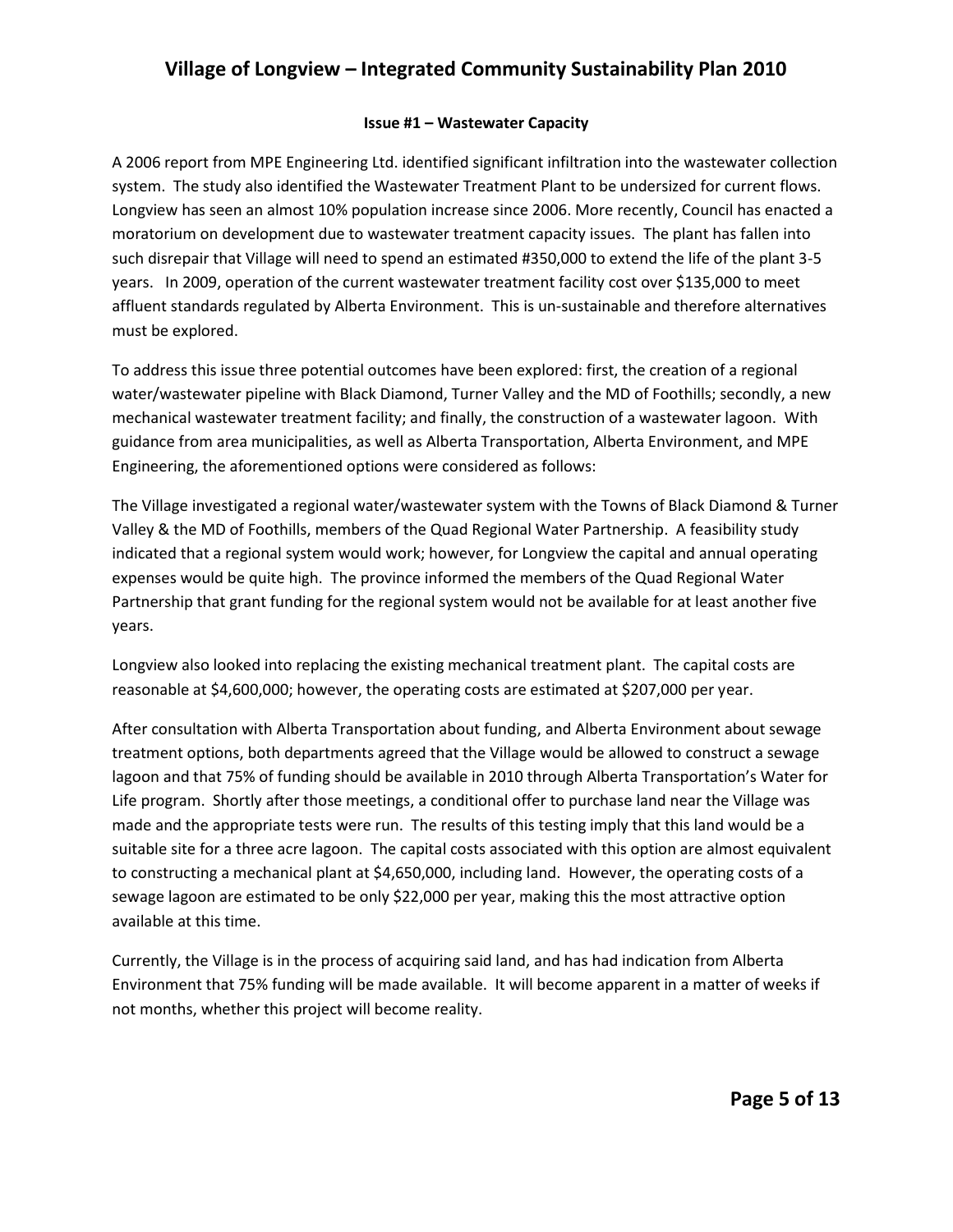#### **Water**

As of April 1, 2012 Alberta Environment's new standards for the treatment of drinking water will come into effect. With this knowledge the Village commissioned an assessment of the current water treatment facility in 2007 to determine the necessary steps needed to reach compliance and guarantee safe drinking water for the ratepayers. The assessment determined that we need an additional raw water supply and upgrades to the existing water treatment plant. The estimated cost of these provincially required upgrades is \$1,200,000; of which the Village should be able to obtain 75% provincial funding assistance.

To address the issue of water the Village also considered the aforementioned Quad Regional Partnership, however under advice from the province that funding would not be available for this project until the medium to long term future, It became apparent that upgrading the Village's water treatment facility was much more cost effective and an immediate means to address this problem. Therefore, the water treatment upgrades are scheduled to occur at the same time as the aforementioned construction of the wastewater lagoon system. Also significant to mention is provincial funding of 75% through the Water for Life Grant Program being applied for both portions of the water/wastewater upgrades.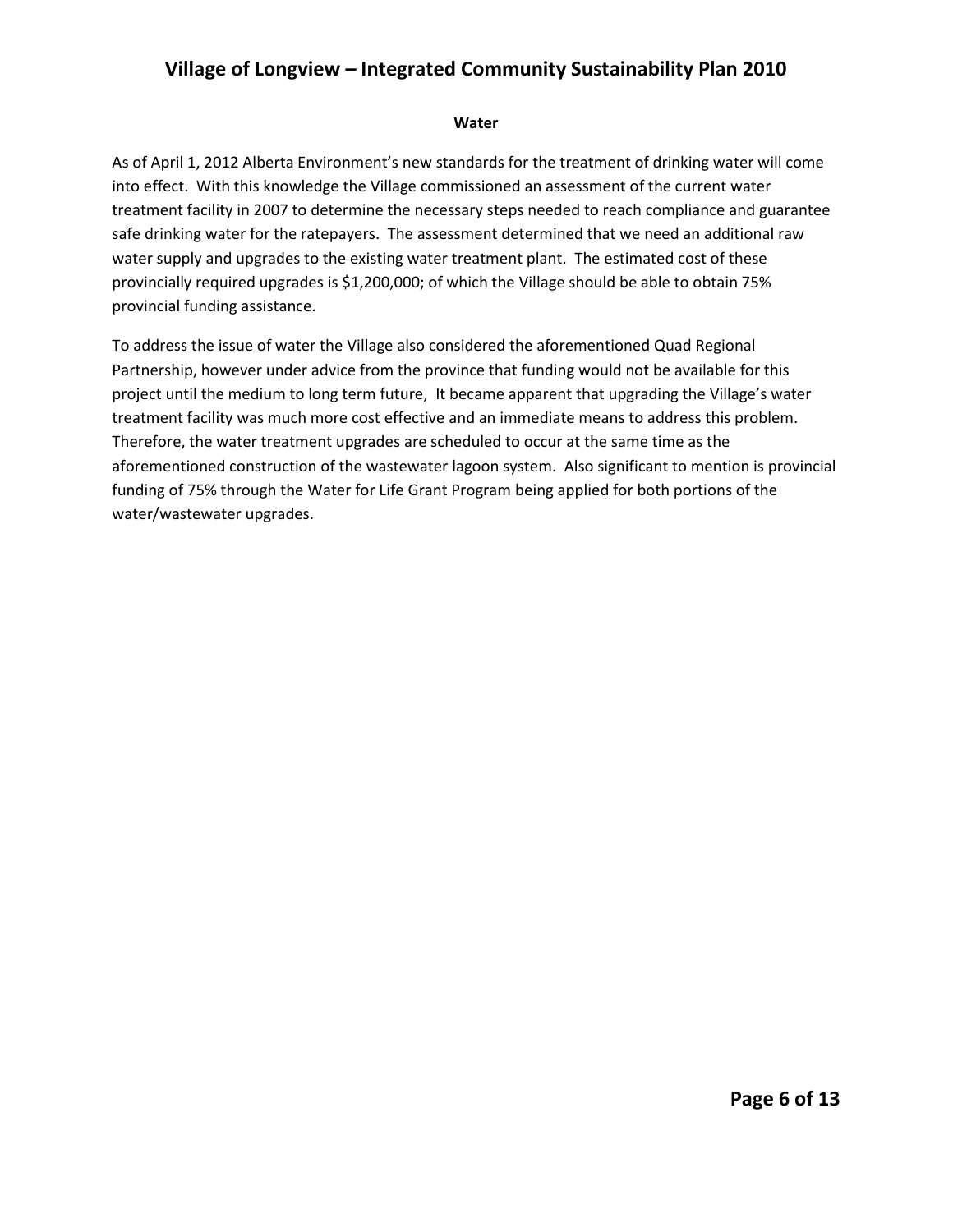#### **Pillars of Sustainability –**

#### **Governance**

Governance is a main pillar of sustainability, and is of utmost importance to uphold and plan for in the long term. The survival of the Village in its current form is dependent on effective local government. Dissolving into the MD is an option, but not one the Village wishes to pursue at this time. Longview wants an effective and efficient local government. Under the pillar of Governance the Community Standards Advisory Board outlined four priorities; Bylaw Development, Communication, Joint Community Initiatives, and Shared services.

**Bylaw Development:** This section outlines the needed encouragement in terms of developing bylaws and regulation in the Village. This ICSB has illustrated the need to review the Land Use Bylaw, and identify future potential annexation locations, in the next 3-5 years.

**Communication:** Communication was a frequent and emphasized theme as part of the Sustainability planning in the Village of Longview. As part of this overall plan the Village will enhance communication to its ratepayers. The Community will undergo a village questionnaire, which is to be completed in the fall of 2010 to gauge and assess the needs and desires of the community. The Village will employ an open house format for bylaw development; and will work to increase MLA engagement in the community. The establishment of the Community Standards Advisory Board in 2008 was an integral part of enhancing two way communication between the Village and its residents. Finally, the Village will actively use the Active Creative and Engaged (ACE) Communities program to actively find and subsequently train new community leaders and volunteers. The Village staff are developing a new website and creating a Facebook page to enhance and improve current communications practices.

**Joint Community Initiatives:** This governance initiative focuses around the Village's desire to partner with neighboring municipalities; most notably around issues of water and wastewater treatment. The exercise that identified Joint Community initiatives took place when the community was very much involved in the Quad Regional Partnership, pertaining to the piping of water and wastewater to and from Black Diamond and Turner Valley as outlined previously in this document.

**Shared Services:** The Village of Longview successfully negotiated a series of shared services agreement with the MD of Foothills #31 in October of 2009. This agreement is a vital part of the ability of the Village to retain trained professional staff; most notably in administration, bylaw, planning, and water/wastewater services.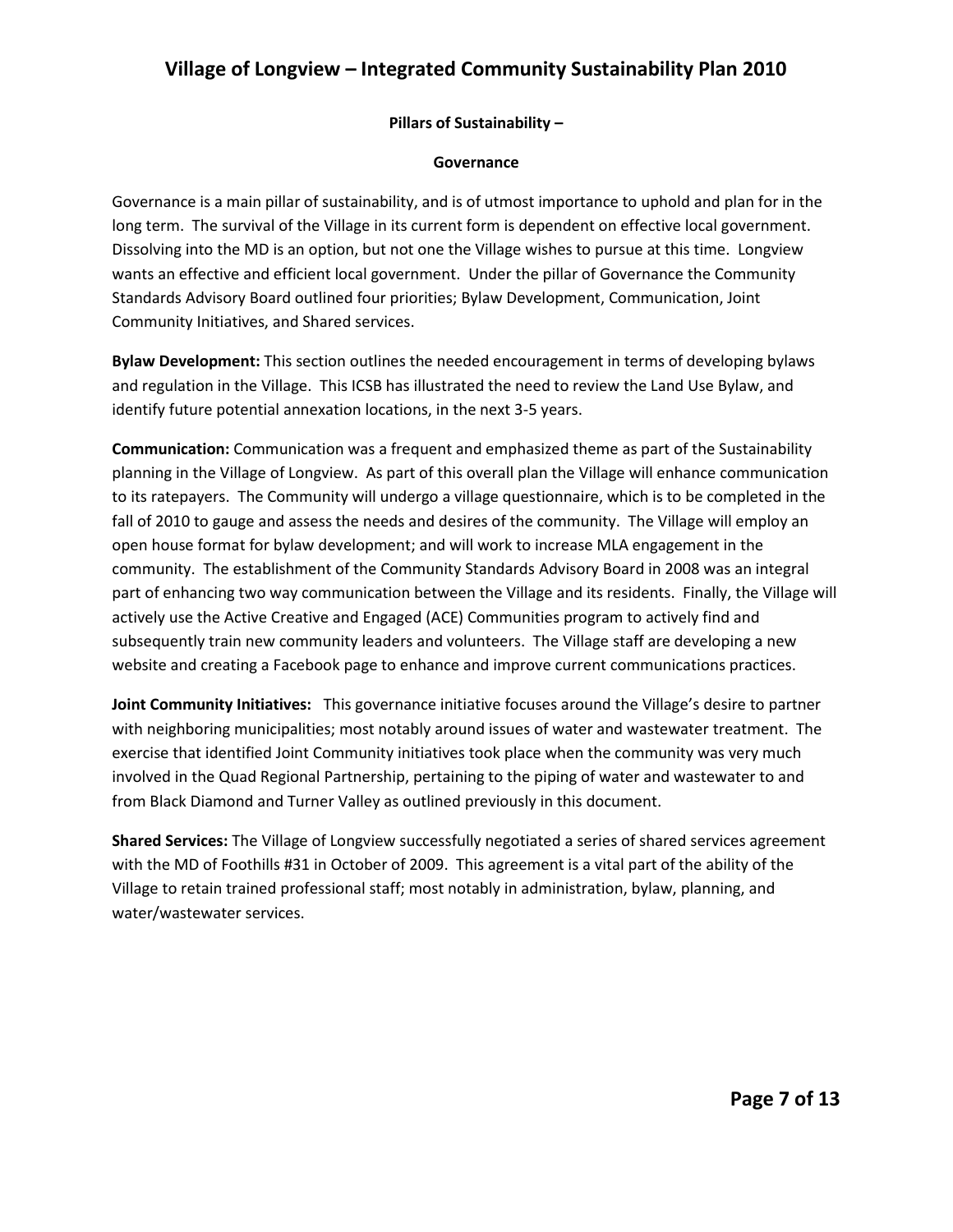#### **Culture**

A vibrant culture is essential to the sustainability of Longview. The Village is fortunate to have a very active cultural scene for a mere 330 people. The Village's culture is useful for both attracting residents, as well as bringing in tourists from surrounding areas and abroad.

**Arts and Music:** The Village is currently a destination for artists and has a very active arts and music culture. The CSAB emphasized continued support from the Village and the community as a whole for: the annual Art and Music Festival and development of other musical and artistic opportunities, Little New York Daze Festival and other Community events such as the Chuck Wagon Dinner theatre. The Village will promote Art and Musical opportunities for the community via ACE and other programs and encourage youth art initiatives on a continuing basis. To ensure the financial sustainability of arts and music programs the Village will pursue funding, grants, and donations to construct a permanent stage and washrooms in Centennial Park, in the next 5 years. Longview will sustain a great culture that continues to emphasize the arts.

**First Nations:** To enhance cultural well being, it is in the interests of the Village and its residents to pursue and develop a relationship with Eden Valley residents and Band Council to enhance the historical and cultural ties to the community to our west. Secondly, the Village will promote innovative and collaborative ways to share Village and Tribal Heritage with one another. As the nearest urban center to the Eden Valley Reserve residents often use Village services, and are therefore part of our greater sphere of influence. Increased cultural ties between the two communities will serve for a richer, more fulfilling, cultural landscape for all parties involved.

**History:** To insure cultural sustainability Longview wishes to instill a solid sense of history and appreciation for this remarkably significant area. There is a deep history of Ranching and Oil and Gas exploration in the area, an area resident dubbed Longview 'where it all began'. Therefore to ensure that this knowledge is maintained Longview will explore potential funding opportunities to construct a museum for Longview and area to showcase this history. The CSAB also recommends that the Village employ the ACE initiative and similar governmental programs to help us search out and preserve various artifacts pertinent to the rich Ranching, Oil and First Nations history which are deeply intertwined. It was also recommended that a walking trail be considered complete with stories and pictures to outline the historical significance of the area. CSAB outlined the timeline for all of these historical initiatives to be in the next 5 years.

**Recreation and Entertainment:** A crucial part of any municipality's culture involves recreation and entertainment available in the area. Longview certainly no exception and is fortunate to have a number of volunteer organizations devoted to this cause. The Village will continue its support of the Stampede and Little New York Daze Festival, which plays an important function for recreation and entertainment in the Village. The Village will also encourage physical recreational activities and events such as the annual Longview K100 Race. CSAB has also identified a desire to pave the skating rink and outfit it with basketball nets, and possibly skateboard equipment for summer use. A walking trail was also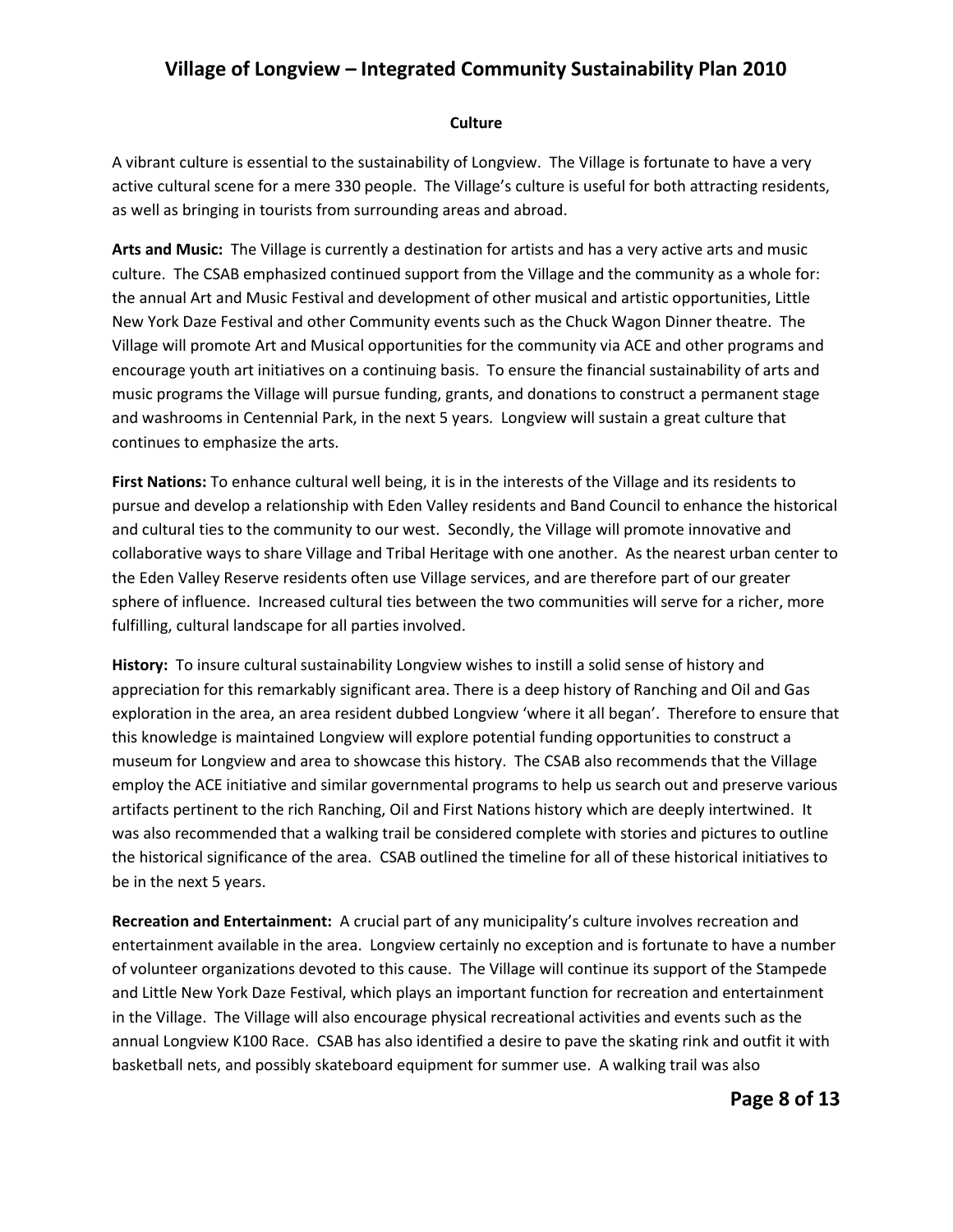recommended, both of these projects are functioning on a 5 year timeline. Longview is fortunate to be a small walkable community and should exploit this walkability to enhance the physically sustainable environment and take steps to enhance these practices.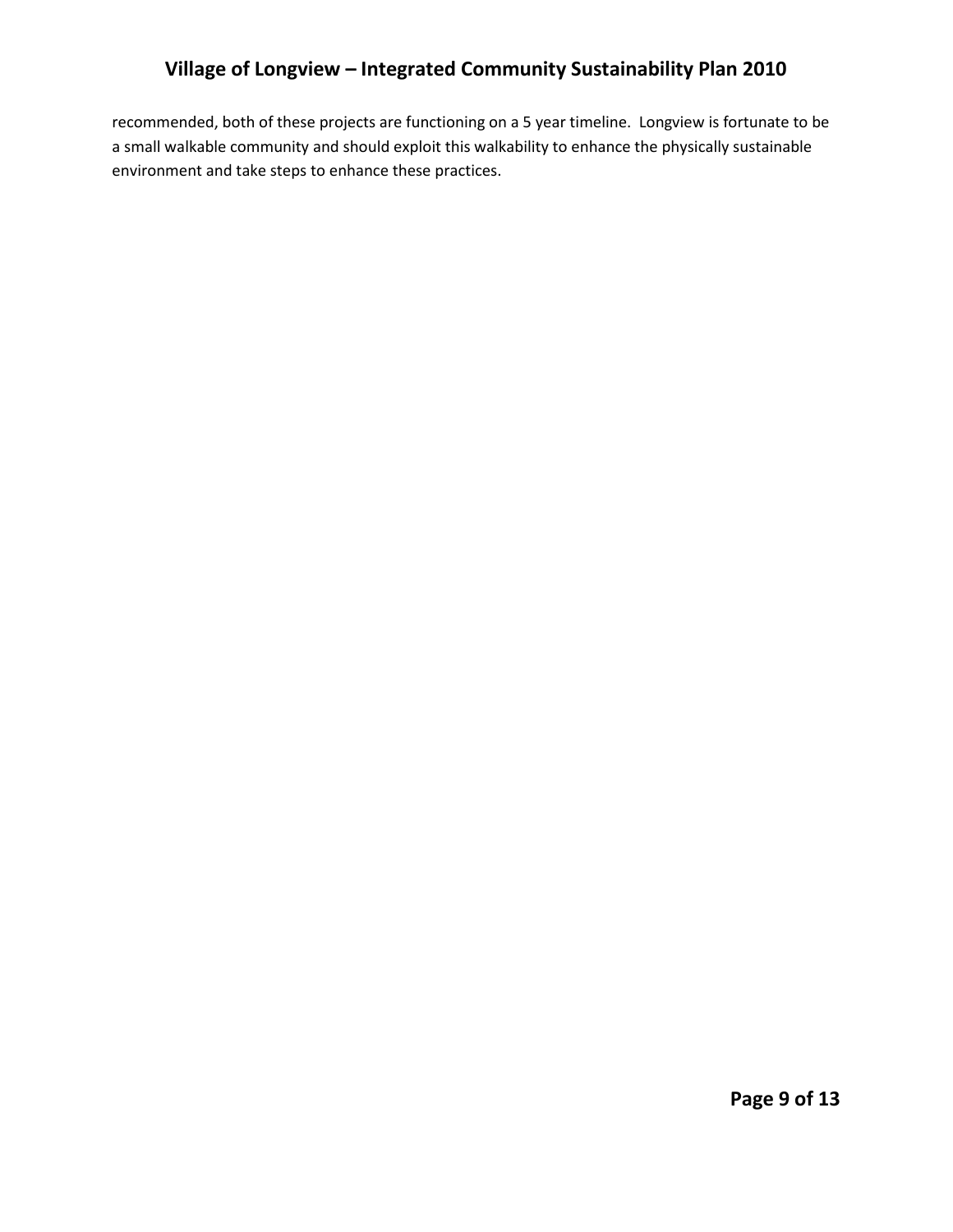#### **Social**

For the Village of Longview to remain sustainable a social scene must remain active. Socially, an active community will retain residents and keep the community economically as well as socially viable.

**Community Events:** The CSAB identified community events as an important factor in terms of municipal sustainability. If people are not socially active in a community it seriously limits desirability of Longview to current and potential residents. Also, a comprehensive review is to be undertaken concerning the liability issues for community events and risk management for our volunteer base. Also significant to mention is the continued success of the Longview Stampede, Little New York Daze, and the Longview Arts and Music festival; as they are important community events that will continue to ensure an active and vibrant community, essential to the sustainability of the Village of Longview.

**Community Facilities:** One of the most important facilities in terms of long term sustainability of the Village of Longview is the survival of Longview School. This facility is very important to the survival of the area and ability to attract new families to the area. As previously mentioned the upgrading of the skating rink to include basketball hoops and skateboard equipment would help improve both community facilities and social sustainability of the area. There were also a variety of potential projects outlined by CSAB that would enhance the social sustainability of the Village of Longview such as: a Community Center, a church, a new municipal building, a potential library expansion, a covered cook house near the ice rink, a stage and washrooms in Centennial Park, outdoor washrooms near the info booth, as well as trail development with historical markers. Due to budgetary constraints these are long-term facility plans, but would certainly help attract new residents, and retain current ones. Making Longview an attractive and active Village with adequate facilities will certainly enhance the attractiveness and therefore the sustainability of this municipality.

**Seniors:** Due to the large senior population in the Village of Longview their needs are assessed thoroughly as part of the sustainability plan, especially in relation to their social issues. On a 5 year time line the Village is to investigate options for building a Seniors Living Facility, and investigate the feasibility and potential funding opportunities for a senior's center and or recreational facility. Longview will continue to promote and attract senior's activities and programs in the Village that enhance their health and safety.

**Youth:** Youth play a large role in Longview, due in part to the local elementary school and the focus they garner in the community. The first action pertaining to the social needs of youth is to support Church groups and other youth programs, and the development of new programs to enhance the social and physical growth of our youth. The Village would like to actively recruit a youth representative for CSAB and eventually develop a Youth Advisory Council, giving area young people an opportunity to vocalize their opinions pertaining to social sustainability. The Village will support summer recreational activities and programs for youth. Also, Longview will review options and funding opportunities for a youth center, possibly in conjunction with the aforementioned senior's center. Sustaining a vibrant youth culture is essential to retaining residents and attracting new residents and businesses to the area.

#### **Page 10 of 13**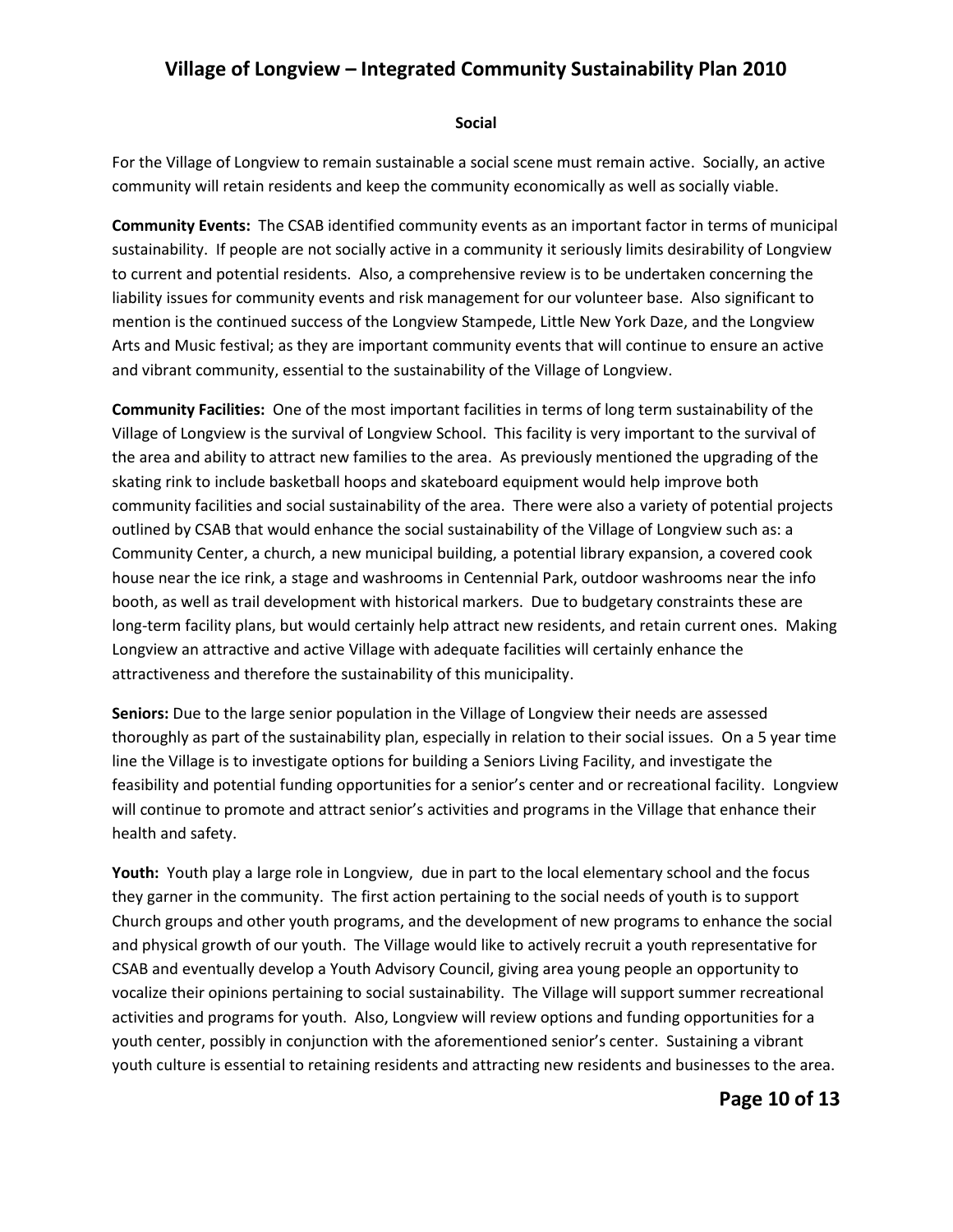#### **Economy**

Economic sustainability is of paramount importance to Longview. Once wastewater capacity issues are addressed there is much opportunity for Longview to expand economically. It is also important to maintain current businesses and opportunities in the Village.

**Economic Development:** For a community the size of Longview that does not have a Chamber of Commerce, Economic Development can be an obstacle, however a vibrant economy is essential to the long-term sustainability of the municipality and therefore must be emphasized. CSAB provided the Village with very prescriptive advice pertaining to an economic development strategy. The business community will be provided with a questionnaire pertaining to a needs assessment as to what should be done. Secondly, in the following year the Village will develop a new 'brand' possibly entailing a new emblem and/or catch phrase. Once these are complete the village will develop a profile for investors, to educate and promote the Village. In the considerably longer term future the Village will consider a Motel/Hotel and convention center development.

**Alternative Energy:** To remain economically sustainable the Village is encouraged by CSAB to explore options pertaining to alternative energy including: wind, solar, geothermal or coal/methane power. This will be covered in more detail in the environmental portion of this document.

**Commercial Development:** In the next 5 years the Village will be developing various aspects of infrastructure, most importantly the new wastewater lagoon and water plant treatment upgrades discussed previously. Also important is the future need for land annexation from a 5-10 year perspective.

**Residential Growth:** Residential development cannot occur until a new wastewater system is constructed, as the current facility already operates at capacity. Once the wastewater capacity has been addressed plans have been made for a development called 'Cattleman's Court' on the East side of the Village. Once this land is developed, in the short to medium term future, the Village will have to look at annexing lands from the MD, in the next 5-10 years.

**Tourism:** As tourism is a highly emphasized and major portion of business in town it is essential to the economic sustainability in Longview. The Village must consider accommodation development to expand capacity, as well as the intention to develop 'destination' activities. Also significant is the Eco-tourism industry in the area that attracts hunters, fishers, and campers to take advantage of the exceptional outdoor amenities the area has to offer.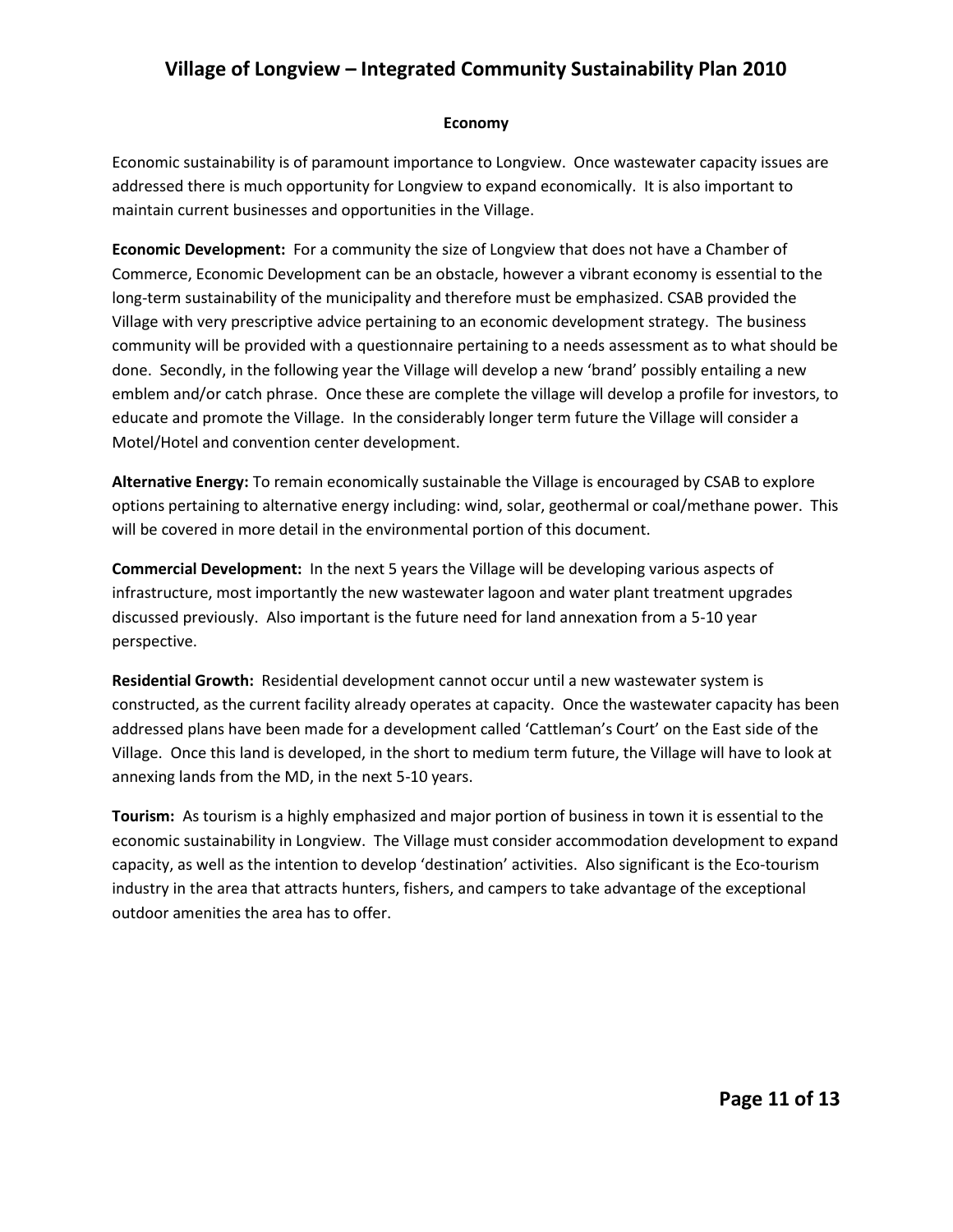#### **Environment**

Longview is very fortunate to be surrounded by a beautiful natural setting. It is in the best interests of the Village to preserve the natural surroundings as much as possible. A sustainable future is dependent on environmental protection, and in Longview this obligation is taken very seriously.

**Alternative Energy:** CSAB recommended an alternative energy feasibility study to take place in the next 5 years, and in the 5 years following the implementation of the Alternative Energy Plan should be undertaken. This includes any possibility for wind, solar, geo-thermal, or coal/methane production.

**Conservation Initiatives:** The Village will continue to enforce a 2 bag limit in solid waste removal. This will continue to lead to a reduced impact on the regional landfill site. CSAB also recommends the Village develop conservative environmental bylaws, such as low flow/ low flush appliances and the inclusion of green space. The Village will take steps towards energy efficiency, including the possible enforcement of a no idle zone (for automobiles), as well as preventing light pollution through introducing the Dark Skies initiative for all street lighting.

**Water:** Conservation of the water supply is of paramount importance in the Village of Longview, in recent years a metering system has been set in place and usage has dropped 30%. To continue to limit the demand for water, Longview wishes to continue conserving by enacting summer watering restrictions to enhance a preservation of resources. Also, a feasibility study is to be continued upon in relation to regional water supply and its potential implementation.